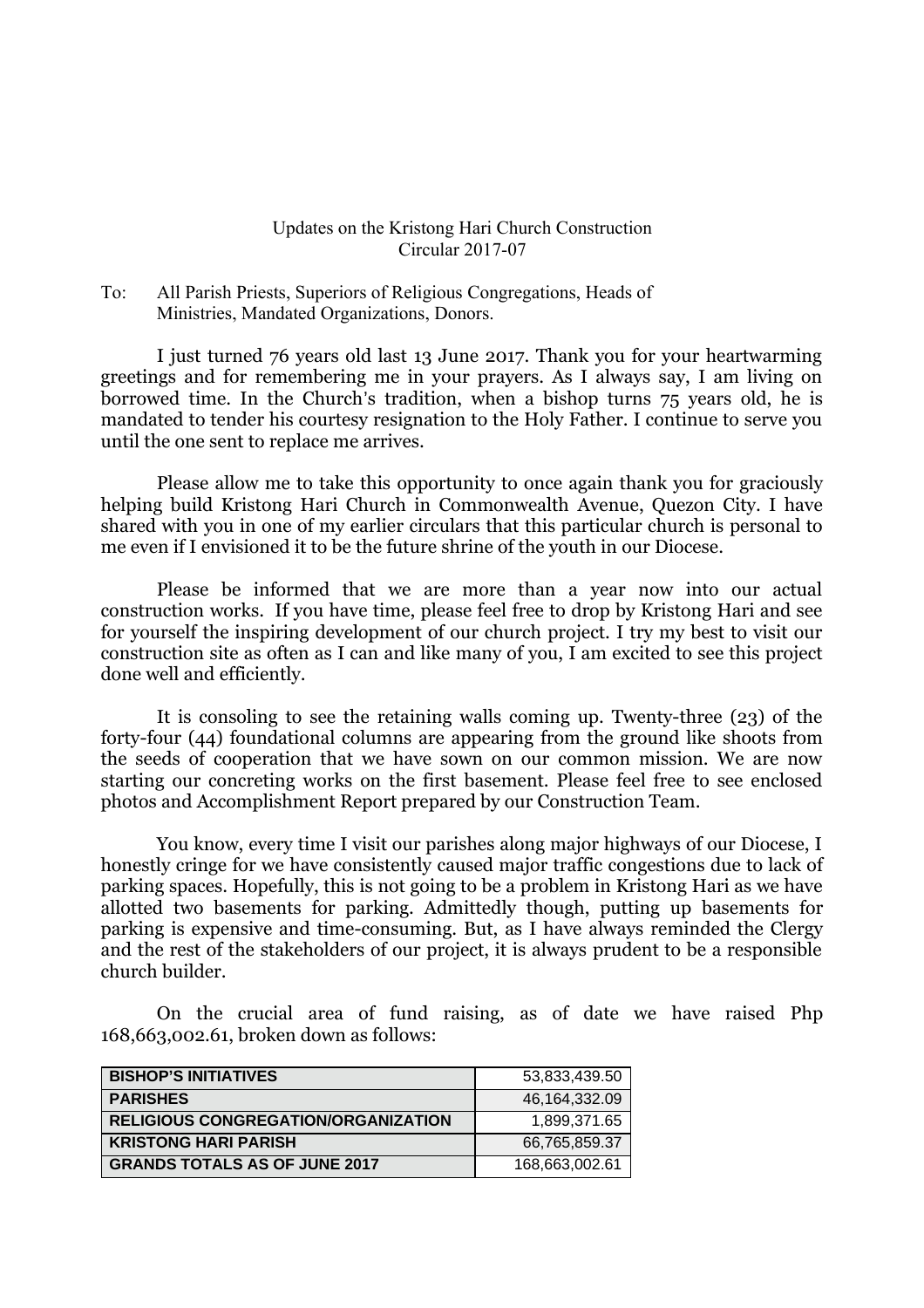My special thanks to majority of our parishes, their parish priests and pastoral councils, for consistently implementing our Sunday Second Collections for Kristong Hari. Please see attached pertinent Financial Report.

It is important to note that our contract with our General Contractor (RR Encabo Contractors) amounts to Php 249 Million. And if we factor in the other items not included in the General Contract such as mechanical, electrical, sanitary, fire protection and yes, the more intricate finishing works in the future, we are encouraged to double our efforts at fund raising.

So far, individual solicitation is still the most efficient form of resource mobilization. But, various other strategies such as coin bank and signature campaigns, auctioning off of my personal memorabilia and dinner causes to name a few, have been proven very helpful. Of course, we see ourselves putting up major fund-raising events such as concerts, raffle draws and the like. Again, thank you for always being there to lend support.

This year, as we continue to tap generous faithful to help us with our fundraising efforts, we are also working out on holding mission appeals abroad even as we are launching Balik Biyaya Program and BISHOP'S APPEAL to mobilize families, individuals and groups to commit a particular amount for the construction on a monthly basis. There is also an upcoming concert by Ms. Emmy Cayabyab (wife of Mr. Ryan Cayabyab) and Friends in February 2018.

Please be informed that an important component of our church project is a Columbarium with 5000 vaults. Anytime soon, our Columbarium Team together with Fr. Marlou Lemaire, our Diocesan Treasurer, and myself included, will go around our parishes for pre-selling activities.

Again, allow me to beg for your continued support to our common mission, the construction of Kristong Hari future Shrine of the Youth. If you have persons or groups in mind whom you think can help us with our fund-raising campaigns, please feel free to contact me or the parish priest of Kristong Hari, Fr. Roland P. Jaluag (09178322630). And for any questions or suggestions, please feel free to contact us as well.

Given in the Chancery in Fairview, Quezon City, 29 June 2017.

## **Most Rev. Antonio R. Tobias, DD**

Bishop

Attested by:

## **Rev. Fr. Reynaldo Percival S. Flores** Chancellor

*Enclosed:*

1. *Construction Accomplishment Report and Photo Update*

2. *Second Collections Financial Report per Parish*